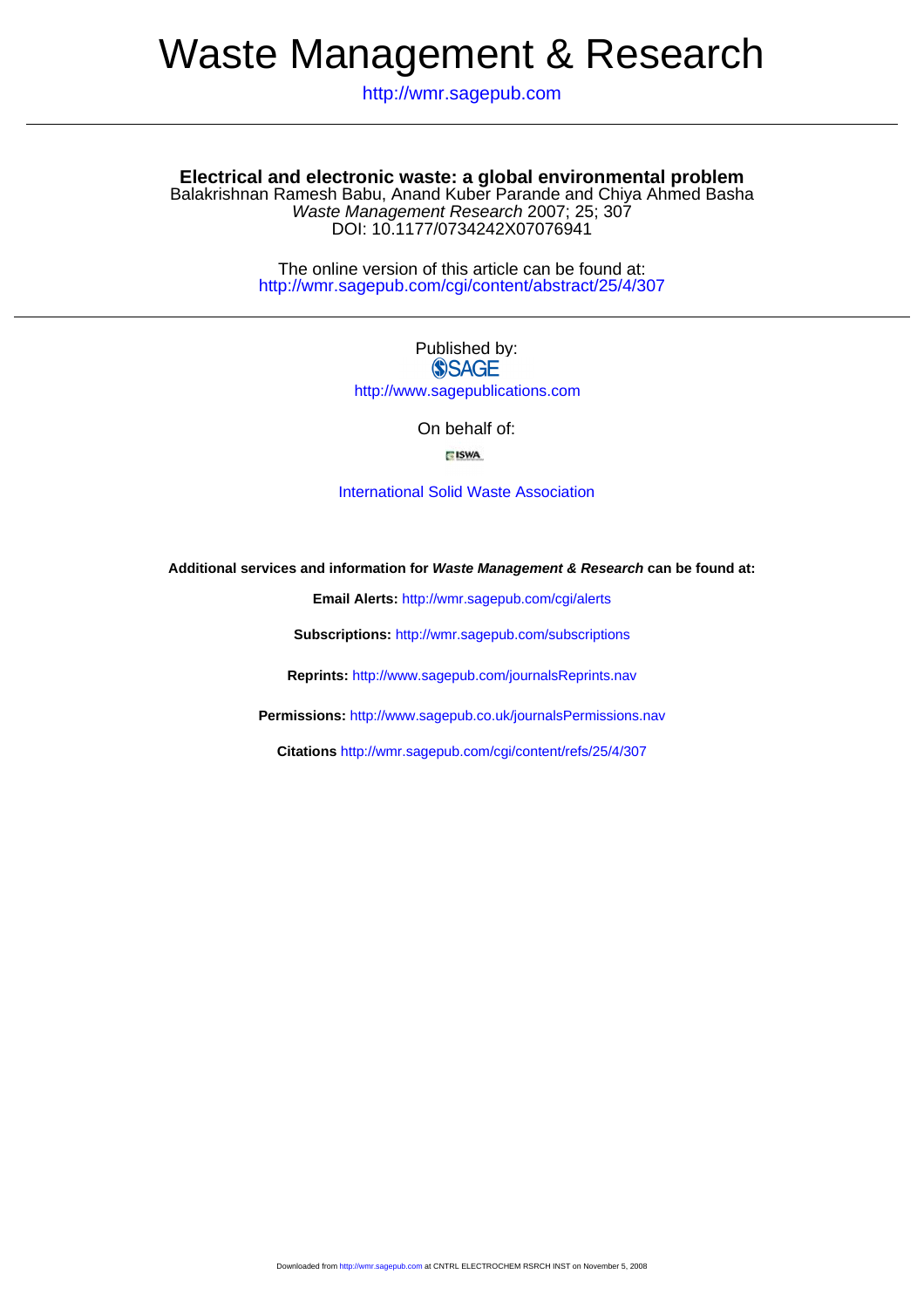Copyright © ISWA 2007 Los Angeles, London, New Delhi and Singapore Waste Management & Research ISSN 0734–242X

# Electrical and electronic waste: a global environmental problem

The production of electrical and electronic equipment (EEE) is one of the fastest growing global manufacturing activities. This development has resulted in an increase of waste electric and electronic equipment (WEEE). Rapid economic growth, coupled with urbanization and growing demand for consumer goods, has increased both the consumption of EEE and the production of WEEE, which can be a source of hazardous wastes that pose a risk to the environment and to sustainable economic growth. To address potential environmental problems that could stem from improper management of WEEE, many countries and organizations have drafted national legislation to improve the reuse, recycling and other forms of material recovery from WEEE to reduce the amount and types of materials disposed in landfills. Recycling of waste electric and electronic equipment is important not only to reduce the amount of waste requiring treatment, but also to promote the recovery of valuable materials. EEE is diverse and complex with respect to the materials and components used and waste streams from the manufacturing processes. Characterization of these wastes is of paramount importance for developing a cost-effective and environmentally sound recycling system. This paper offers an overview of electrical and e-waste recycling, including a description of how it is generated and classified, strategies and technologies for recovering materials, and new scientific developments related to these activities. Finally, the e-waste recycling industry in India is also discussed.

# Balakrishnan Ramesh Babu Anand Kuber Parande Chiya Ahmed Basha

Central Electrochemical Research Institute, Karaikudi – 630 006, India

Keywords: Environmental, rules, policy, electronic equipment, recycling, wmr 989–2

Corresponding author: Balakrishnan Ramesh Babu, Central Electrochemical Research Institute, Karaikudi – 630 006, India. Tel: +91 4565 227551; fax: +91 4565 227779, 227713; e-mail: akbabu\_2001@yahoo.com

DOI: 10.1177/0734242X07076941

Received 3 March 2006; accepted in revised form 17 December 2006

Figures 1, 4 appear in color online: http://wmr.sagepub.com

# Introduction

## Definition and generation rates of electrical and electronic waste

A broad range of goods is classified as electrical and electronic equipment, including large and small household appliances; Information and technology **(**IT) equipment including computers, computer games and peripherals; cellular telephones and other telecommunication equipment; portable electronic devices such as portable digital assistants (PDAs), video and audio equipment, including MP3 players and peripherals; and electrical tools (Table 1). Furthermore, many more everyday commodities that were formerly considered electrical equipment, such as refrigerators, are becoming 'electronic' objects through the addition of programmable microprocessors; more than 98% of such devices are embedded in commodities other

*Waste Management & Research* 307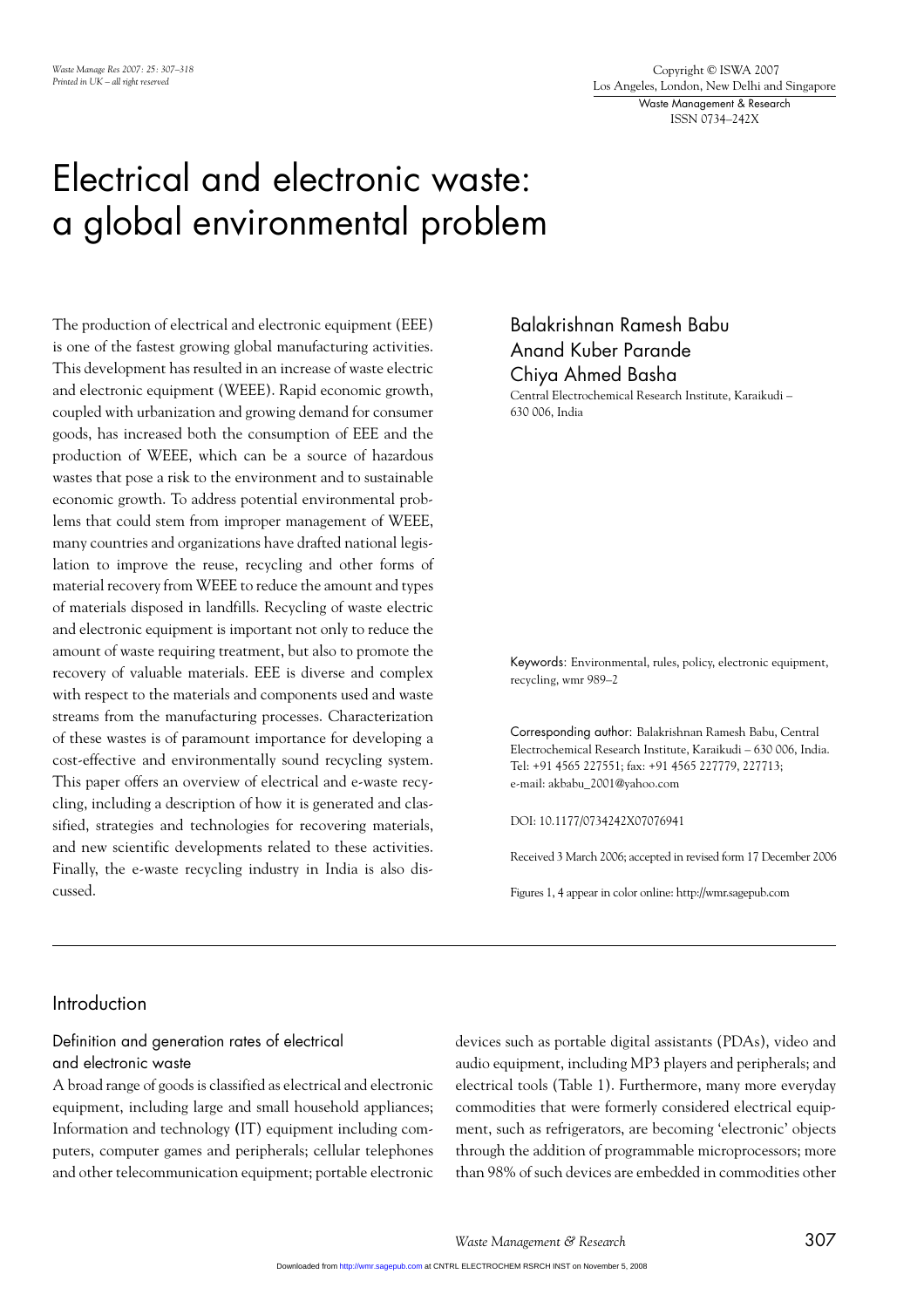| Table 1: Major categories of electric and electronic equipments. |
|------------------------------------------------------------------|
|------------------------------------------------------------------|

| Equipment                       | Units (millions) | Weight (tonnes $\times$ 10 <sup>3</sup> ) | % of total |
|---------------------------------|------------------|-------------------------------------------|------------|
| Large household appliances      | 10               | 392                                       | 43         |
| Small household appliances      | 15               | 30                                        |            |
| IT equipment                    | 22               | 357                                       | 39         |
| Telecommunications              |                  | 8                                         |            |
| Radio, TV, audio                |                  | 72                                        |            |
| Lamps                           |                  | $^{\circ}2$                               |            |
| Monitoring and control          |                  |                                           |            |
| Toys                            |                  | ሾ                                         |            |
| Electrical and electronic tools |                  | 28                                        |            |
| Total                           | 165              | 915                                       | 100        |

Source: UK status report on WEEE (ICER 2000).

than computers, such as household appliances and toys (Hilty *et al*. 2005, Oertel *et al*. 2005).

Once these products reach the end of their useful life, they become e-waste (electronic devices) or WEEE, waste from electrical and electronic equipment. WEEE has been defined as any equipment that is dependent on electric currents or electromagnetic fields in order to work properly, including equipment for the generation, transfer, and measurement of current (Schafer *et al*. 2003). In response to the increasing volumes of WEEE and their potential environmental impacts through various disposal routes, the European Commission has published a proposal in 2002 (EC 2002a) for Directives on Waste from Electrical and Electronic, Equipment (WEEE 2001). The Directive of the Parliament and European Union Council on waste electrical and electronic equipment subdivides WEEE into ten different categories (EU, 2002b).

- Large household appliances (refrigerators/freezers, washing machines, dishwashers).
- Small household appliances (toasters, coffee makers, irons, hairdryers).
- Information technology and telecommunications equipment (personal computers, telephones, mobile phones, laptops, printers, scanners, photocopiers).
- Consumer equipment (televisions, stereo equipment, electric toothbrushes, transistor radios).
- Lighting equipment (fluorescent lamps).
- Electrical and electronic tools (handheld drills, saws, screwdrivers).
- Toys (Playstation, Gameboy, etc.).
- Medical equipment systems (with the exception of all implanted and infected products).
- Monitoring and control instruments.
- Automatic dispensers.

## Waste generation

As WEEE extends across a number of industry sectors and is a relatively new focus of environmental concern, accurate data and trends are difficult to ascertain. There is no uniformly accepted definition of WEEE, which has made record-keeping and accounting difficult.

Worldwide, WEEE constitutes one of the fastest growing waste fractions generated, accounting for 8% of all municipal waste (The Economist 2005). The disposal rate of this waste stream is accelerating because the global market for electronics is far from saturated, and the lifespan of electronic goods is becoming shorter, so that obsolete equipment disposal is increasing. For example, for computer central processing units (CPUs), their intended lifespan has dropped from 4–6 years in 1997 to 2 years in 2005 (Culver 2005).

In Europe, the production of electrical and electronic equipment (EEE) is one of the fastest growing business sectors (Cui & Forssberg 2003). Hence, the amount of WEEE will also increase very rapidly. For example, in Europe the expected growth rate of WEEE is at least 3 to 5% per year (Hischier *et al*. 2005). In the former (before May 2004) 15 European Union member countries (EU15), the amount of WEEE produced during 1990–1999 was 3.3–3.6 kg per capita and is projected to reach 3.9–4.3 kg per capita for the period 2000– 2010 (EEA, 2003). According to this study (which assessed only five appliances: refrigerators, personal computers, televisions, photocopiers, and small household appliances), these items account for only 25% of the whole WEEE stream of the EU15. Another estimate of the total per capita WEEE generation in the EU15 is 4–20 kg year–1 (Widmer *et al*. 2005). Other estimates of total WEEE generation rates for the EU range from 14 to 20 kg per capita (Enviros 2002, Keynote 2003). The range of uncertainty relates mainly to differences in how WEEE is defined.

In 2004, more than 180 million personal computers (PCs) were sold worldwide, and an estimated 100 million obsolete PCs were discarded, with some recycled for the recovery of materials (Hilty 2005). Over 315 million computers entered the WEEE stream in the US (Sayno 2003). According to the US Environmental Protection Agency, over 3.2 million tonnes of WEEE ended up in national landfills in 1997 and the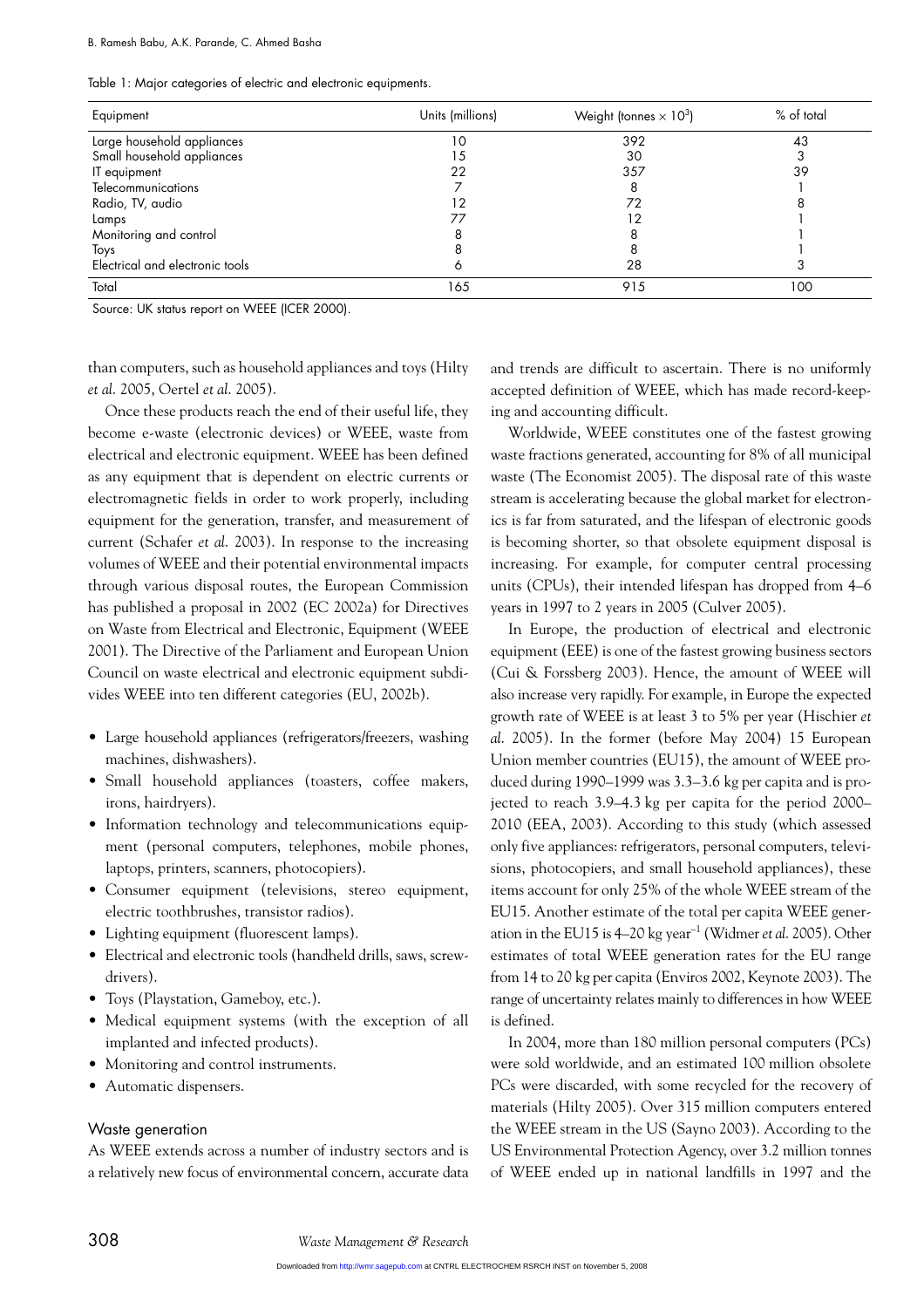

Fig. 1: Materials found in electronic equipment (Zhang & Forssberg 1997).

annual rate is increasing every year (Silicon Valley 2003). In Australia, there are approximately 9 million computers, 5 million printers and 2 million scanners currently in households and businesses, and most of them were replaced in the year 2004 (Department of the Environment and Heritage, 2004–2005). It is estimated that about 130 million mobile phones in the globe were retired in 2005 (Oertel *et al.* 2005).

The per capita waste production in some countries, such as China and India, is relatively very small (estimated < 1 kg per capita per year), but these countries also tend to have some of the fastest growing markets for electrical and electronic equipment because they are far from saturation (Streicher-Portea *et al*. 2005). From 1993 to 2000, the number of PC users in China increased by 1052% whereas the average growth throughout the world was much lower at 181%. During the same period, India showed an increase of 604%. From 1996 to 2002, the number of mobile phone users in China rose to 200 million (LRD 2005).

#### Waste characteristics

The various elements present in WEEE are shown in Figure 1. It is estimated that about 66% of WEEE by weight consists of metals such as iron, copper, aluminium and gold and nonmetals, with other pollutants make up about 34% of the waste. Ferrous metal is the most common material found in electric and electronic components (Morf *et al*. 2006) Data from Ireland show that iron and steel comprise almost half of the total national WEEE waste, which is estimated to be between  $25000$  and  $30000$  tonnes year<sup>-1</sup> (WEEE 2001) while nonferrous metals such as aluminium, copper and some precious metals make up about 13% of their WEEE waste stream (ETC/ RWM 2003). Glass accounts for an estimated 5.4% of the total weight of waste from electric and electronic equipment every year (Theisen 2002). Plastics were the second largest component, by weight accounting for approximately 21% of WEEE in Ireland as of 2001 (Wilkinson *et al*. 2001). There is an added danger that some of this plastic is flame retardant and can be damaging to the environment if not disposed of properly.

#### Hazardous components

WEEE should not be combined with unsorted municipal waste destined for landfills because electronic waste can contain more than 1000 different substances, many of which are toxic, such as lead, mercury, arsenic, cadmium, selenium, and hexavalent chromium. Some of the toxic effects of the heavy metals are given below.

#### Lead

The negative effects of lead are well established and recognized. Lead causes damage to the central and peripheral nervous systems, blood systems, kidney and reproductive system in humans. The main applications of lead in computers are: glass panels and gasket (frit) in computer monitors (3–8 pounds per monitor), and solder in printed circuit boards and other components.

### Cadmium

Cadmium compounds are toxic, they can bioaccumulate, and they pose a risk of irreversible effects on human health (Jarup 1995). Cadmium occurs in certain components such as surface mount devices (SMD) chip resistors, infra-red detectors, and semiconductor chips.

#### **Mercury**

Mercury can cause damage to various organs including the brain and kidneys (EU Explanatory Memorandum 1999). Most importantly, the developing fetus is highly susceptible through maternal exposure to mercury (EU Explanatory Memorandum 1999). Mercury is used in thermostats, sensors, relays, switches (e.g. on printed circuit boards and in measuring equipment), medical equipment, lamps, mobile phones and in batteries.

## Hexavalent chromium/chromium VI

Chromium VI is still used for corrosion protection of untreated and galvanized steel plates and as a decorative or hardener for steel housings. It easily passes through cell membranes and is then absorbed— producing various toxic effects in contaminated cells (EU Explanatory Memorandum 1999)

Additional harmful substances in WEEE can include arsenic, polychlorinated biphenyls (PCBs), chlorofluorocarbons (CFCs) and hydrochlorofluorocarbons (HCFCs), nickel, and asbestos (Ogilvie 2004). Even when present in small amounts, some of these chemicals can be potent pollutants and contribute to toxic landfill leachate and vapours, such as the vaporization of metallic and dimethylene mercury. Furthermore, uncontrolled fires may arise in landfills, releasing extremely toxic dioxins and furans (dioxin-like compounds) into the atmosphere.

Cumulatively, about 500 million PCs reached the end of their service lives between 1994 and 2003 (Matthews *et al*.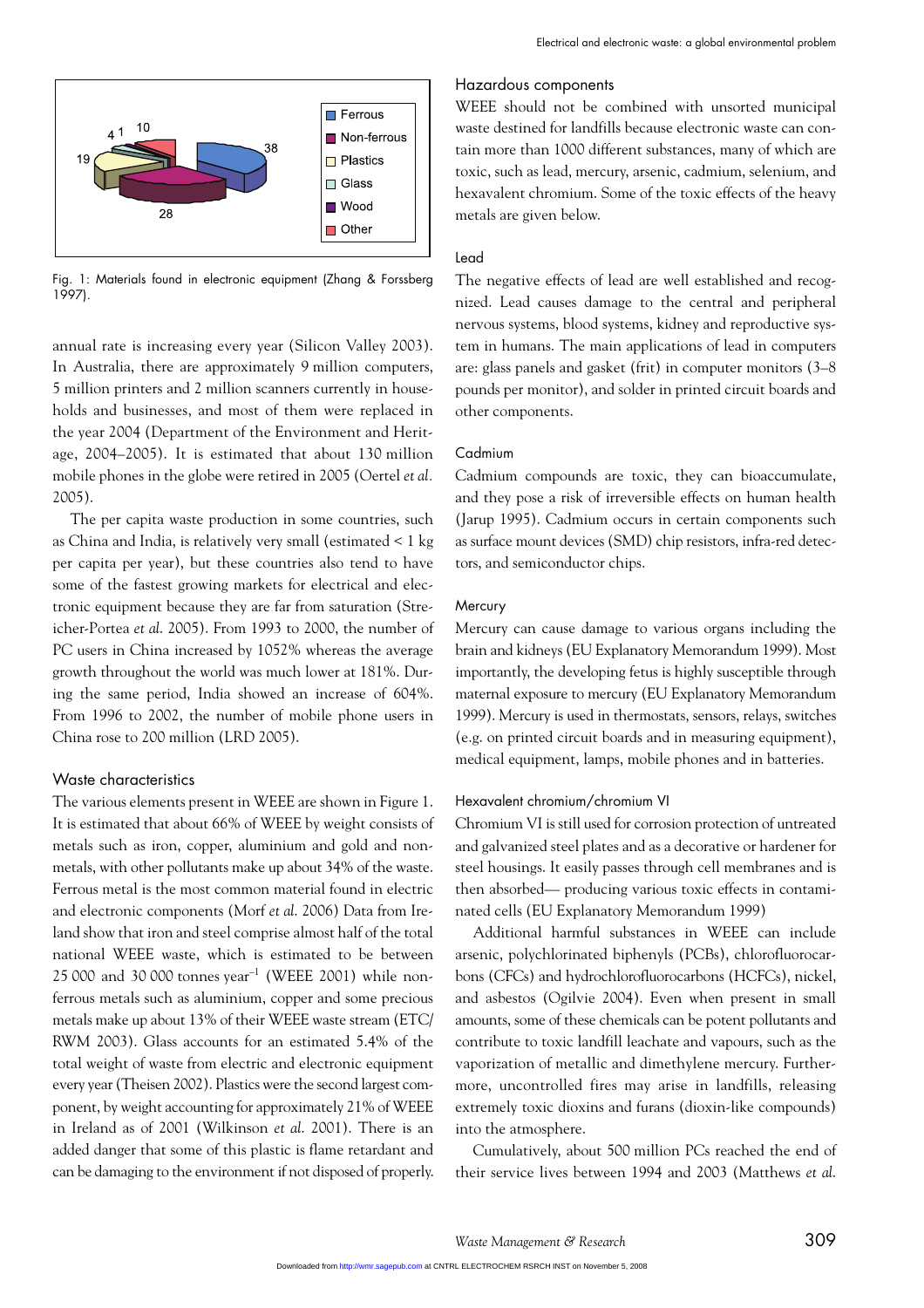1997). Collectively, these machines contained approximately 2 872 000 tonnes of plastics, 718 000 tonnes of lead, 1363 tonnes of cadmium and 287 tonnes of mercury (Puckett & Smith 2002). In 2004, over 315 million computers became obsolete, leaving approximately 1.2 billion pounds of lead, 2 millions pounds of cadmium, and 4 billion pounds of plastics in the waste stream (Puckett & Smith, 2002). Consumer electronics are responsible for up to 40% of the lead in landfills, and about 70% of heavy metals (such as mercury and cadmium) in US landfills come from electronic waste.

Some of the specific components that contain hazardous wastes include:

printed circuit boards cathode ray tubes wires and cables mercury switches batteries light generators (e.g., lamps) capacitors and resistors sensors and connectors.

# Rules and legislation

The laws and policies concerning the proper management of electronic devices are continuing to evolve. Recent regulations have established a permanent funding system for the collection and recycling of cathode ray tubes (CRTs) in the US (IAER 2003). As of 1 January 2005, a nominal fee is collected at the point of sale for all CRTs and is used for CRT recycling activities. The US Electronic Waste Recycling Act of 2003 also includes provisions for reducing the amount of hazardous substances used in electronic products sold in California and a directive to establish environmentally preferred purchasing criteria for state agency purchases of electronic equipment as mentioned in the Act.

The EU defines universal wastes are wastes that under normal circumstances do not present a significant risk to the user, but can pose a threat to the environment if disposed of into a solid waste landfill. As of 9 February 2006, consumer electronic devices (CEDs) will be treated as universal wastes and recycled as per EU legislation. CEDs are devices that contain a toxic component, and the regulations define them as 'any electronic device, including but not limited to, computers, computer peripherals, telephones, answering machines, radios, stereo equipment, tape players/recorders, phonographs, video cassette players/recorders, compact disc players/recorders, calculators, and some appliances (excluding major appliances)'.

Table 2 shows the major hazardous components in WEEE. The directive seeks to contribute to the protection of human health and to the environmentally sound recovery and disposal of WEEE. 'Member States shall ensure that, from 1 July 2006, new electrical and electronic equipment put on the market does not contain lead, mercury, cadmium, hexavalent chromium, polybrominated biphenyls (PBB) or polybrominated diphenyl ethers (PBDE)' (EC 2002a).

The Basel Convention entered into force on 5 May 1992. The United Nations Basel Convention on the transboundary movement of hazardous waste amterials and their disposal is an international agreement to control the movement and management of hazardous waste across national borders. Article 2 of the Convention defines waste as 'substances or objects which are disposed of or are intended to be disposed of or are required to be disposed of by the provisions of national law'. The operations which do not lead to the possibility of resource recovery, recycling, reclamation, direct reuse or alternative uses (final disposal). Another part refers the operations that may lead to resource recovery, recycling, reclamation, direct re-use or alternative uses. Thus, under the Basel Convention, recycling is disposal and many secondary raw materials are 'wastes' (Alter 2000).

Similarly, the Basel Convention developed a framework for controls on transboundary movement of such waste. The most prominent example of an international initiative stemming against this type of thinking is the 1989 Basel Convention on the Control of Transboundary Movements of Hazardous Wastes and their Disposal. The Convention puts the onus on exporting countries to ensure that hazardous wastes are managed in an environmentally sound manner in the country of import. Apart from Afghanistan, Haiti, and the US, all 164 signatory countries have ratified the convention (Kummer 1995, Secretariat of the Basel Convention 1999).

Table 2: Major hazardous components in WEEE.

| Substance                                                                                                                       | Applications                                                                                                                                                                                                                                                                                                                                                |
|---------------------------------------------------------------------------------------------------------------------------------|-------------------------------------------------------------------------------------------------------------------------------------------------------------------------------------------------------------------------------------------------------------------------------------------------------------------------------------------------------------|
| Mercury<br>Lead<br>Cadmium<br>Hexavalent chromium<br>Polybrominated biphenyls (PBB) and Polybrominated<br>diphenylethers (PBDE) | Thermostats, sensors, relays in switches and discharge lamps<br>Soldering of printed circuit boards, cathode ray tubes and light bulbs.<br>Switches, spings, connectors, housings and printed circuit boards.<br>Metal coatings for corrosion protection and wear resistance.<br>Flame retardants in printed circuit boards, connectors and plastic covers. |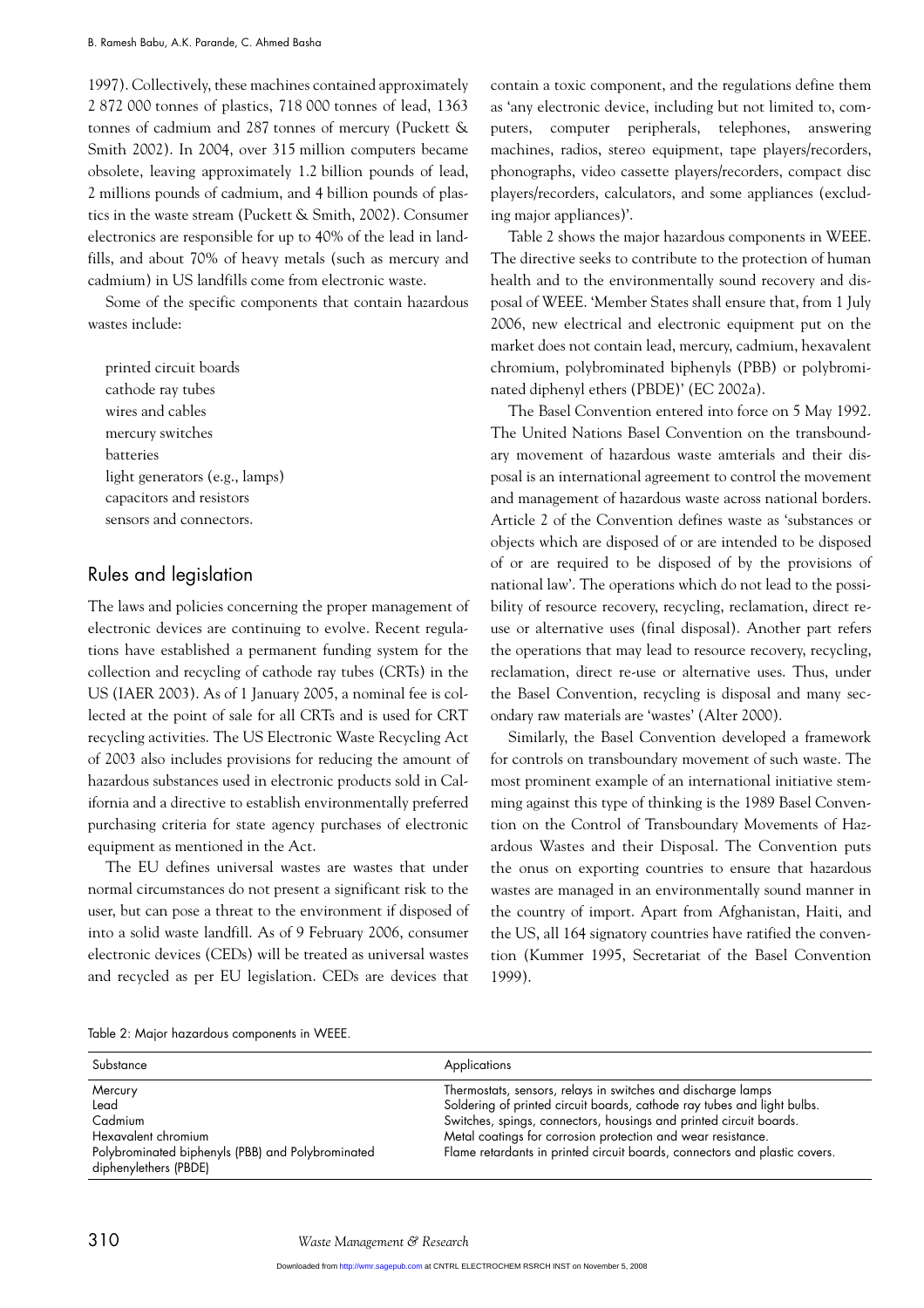Table 3: Current tonnages of WEEE collected and recycled in the UK (ICER, 2000).

| Type                       | Arising |         | Collected % recycled |
|----------------------------|---------|---------|----------------------|
|                            | 357 000 | 94 600  | 26                   |
| Telecom                    | 8000    | 4000    | 50                   |
| Video/sound                | 72 000  | 3200    |                      |
| Large household appliances | 392 000 | 345 300 | 88                   |

# Current collection practices

A variety of collection systems exist in different countries to manage WEEE. In many cases, collection is accomplished via local municipal depots with the support of the original electronics manufacturers (OEMs), who in many countries are already responsible for the collection of the WEEE. Some typical recycling rates in the UK are shown in Table 3 (ICER 2000).

In order for recycling to be successful, the cost of labour, the structure of the economy (including the important informal sector), the existing regulatory framework, and the possibilities and limits of law enforcement must be taken into account in order to find solutions that can improve the situation with regard to environmental impacts, occupational hazards and economic revenue. In order for a recycling system to be sustainable, it must also have the ability to adapt to future changes in the quantity and quality of the waste flows.

The EU Directive on waste from electrical and electronic equipment (WEEE) was based on the premise that improved product design would facilitate recycling and/or disposal of electronic equipment when it outlived its use. The program classified products as shown in Figure 2, and it ahd the following aims.

- Reduce WEEE disposal to landfills.
- Provide for free take-back of end-of-life equipment beginning in August 2005, and in particular, to provide for the establishment of collection facilities and separate collection systems for WEEE from private households; this stipulation involves the establishment of the collection systems for electronic equipment to be deposited/discarded

free of charge and also offers free take-back of WEEE from private households when a new product is purchased.

- Provide for the establishment and financing by producers of systems for the recovery and treatment of WEEE, including provisions for placing financial guarantees on new products placed on the market. This stipulation was included to create a financial incentive for manufacturers to improve product design such that less non-recyclable, recoverable, or reusable WEEE is produced. Such reductions could be accomplished through substitution of less hazardous substances; the re-use of components and materials; and incentives from national governments to encourage producers to design equipment that can be easily recycled or refurbished.
- Achieve specified targets for recovery, reuse, and recycling of different classes of WEEE. For example, an annual per capita collection target of 4 kg was set for domestic appliances.

Because of the valuable materials contained in WEEE and programmes such as that outlined in the EU Directive, WEEE recycling has the potential to be an attractive business venture. In many parts of the world, both formal and informal recycling industries to manage the rapidly growing WEEE streams have emerged. Companies such as Boliden (Sweden), WEEE AS (Norway) and Citiraya (UK) are investing in projects to recycle electronic waste materials.

However, in some cases, efforts to divert WEEE from landfills and incinerators have resulted in hazardous dismantling, shredding, burning, exporting, and other unsafe or irresponsible disposal methods. Industrialized countries have made convenient use of the word 'recycling' to justify the free trading of hazardous waste materials to the developing countries of Asia, where labor is cheap and health and environmental restrictions are lax. For emerging economies, these materials offer a business opportunity, and entire new economic sectors revolve around trading, repairing, and regaining materials from surplus electronic devices.

The backlogged demand for EEE in developing countries as well as the lack of national regulation and/or lax enforcement of existing laws can also promote the growth of semiformal or informal WEEE recycling economies that are



Fig. 2: Classification of small electric and electronic products included in the WEEE.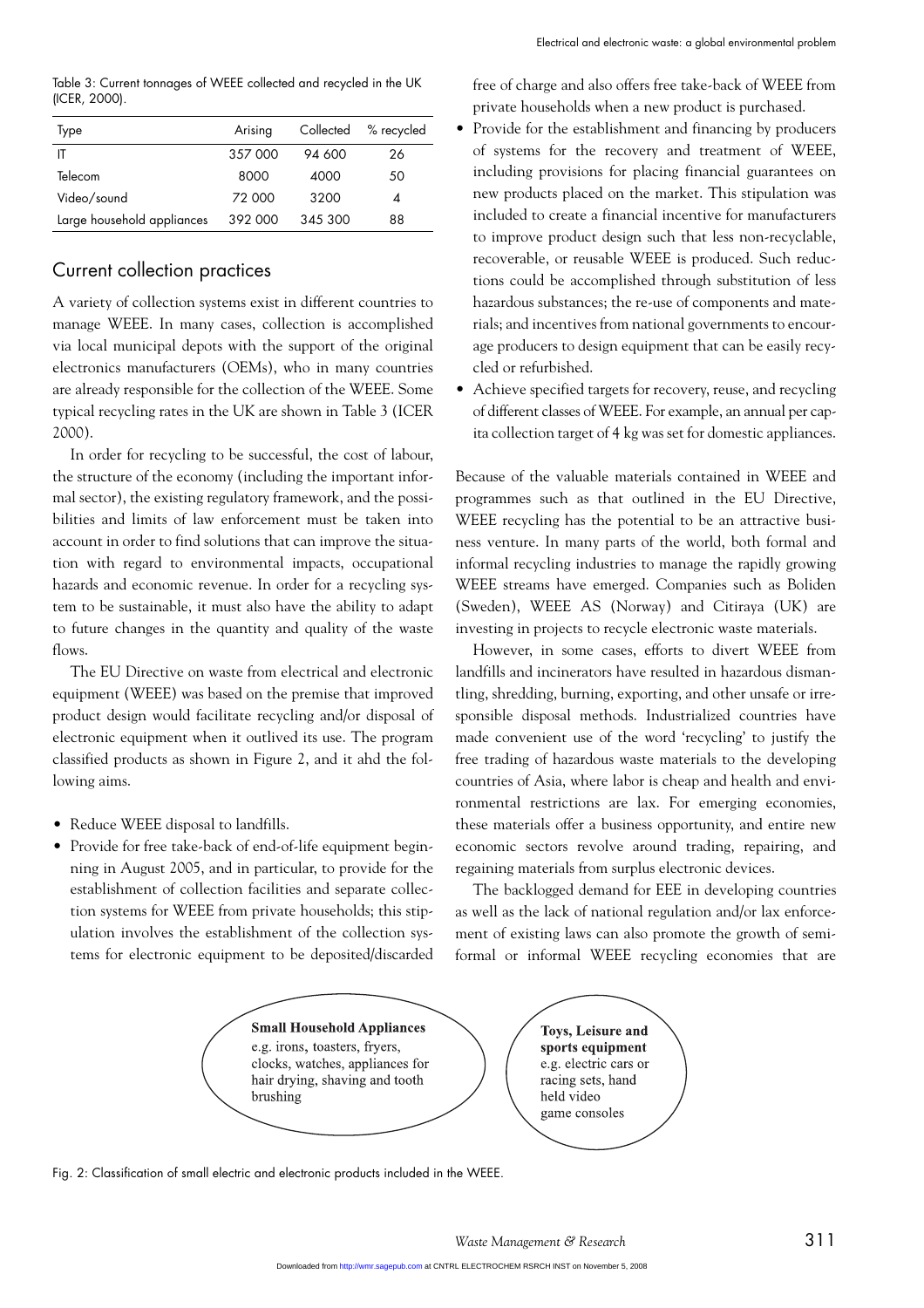

Fig. 3: WEEE take-back and recycling systems: CRT, cathode ray tube; PWB, printed wiring board.

poorly controlled and involve extremely risky techniques. Often the participants in these sectors are not aware of the risks, do not know of better practices, or simply have no access to investment capital to finance profitable improvements (He *et al*. 2006).

# Recycling

WEEE recycling is in its infancy, and consumer recognition of the need for recycling is a critical factor in the further expansion of this industry. More than 90% of WEEE is land filled, and in other countries a large fraction of WEEE waste from households ends up in waste incinerators (Anon. 2000).

Many consumers do not immediately discard or recycle unused electronics, since they think that the products retain value. More than 70% of retired CEDs are kept in storage for 3–5 years (USEPA 2000). However, with the rapid development of electronic technologies, the residual value of outdated electronic devices decreases rapidly; both the recovery value of parts and the machine resale value drop rapidly as machines and devices age. Consumers also need to be educated about the effects of such waste on the environment and health, and learn the significance of the recycling symbol that must appear on the packaging of such equipment (a crossed-out wheeled bin).

WEEE represents a challenging recycling problem for several reasons. First, material composition of the products is complex, consisting of low value plastic but also valuable metals and many of the hazardous materials described. Early generation PCs each contained up to 4 g of gold (although levels have decreased to about 1 g per machine today) and 1 tonne of WEEE contains up to 0.2 tonnes of copper, which can be sold for about 500 euros at the current world price (Soderstrom 2004). Second, WEEE includes a widely distributed and diverse set of consumer products with highly variable rates of obsolescence and failure. This means that it is difficult to predict whether particular collection programme types will be cost effective in a given region or how much volume will be generated.

## Recycling practices

As WEEE represents a wide range of waste products, the recycling of WEEE varies according to the material content and type of product. A typical schematic of a take-back and recycling flow scheme is shown in Figure 3. Recycling of large household white goods, such as refrigerators and cookers is uncomplicated; however, to recycle smaller, more complex equipment, the development of new infrastructure and technology has become necessary. Some of the most plentiful consumer electronic equipment (brown goods), such as tele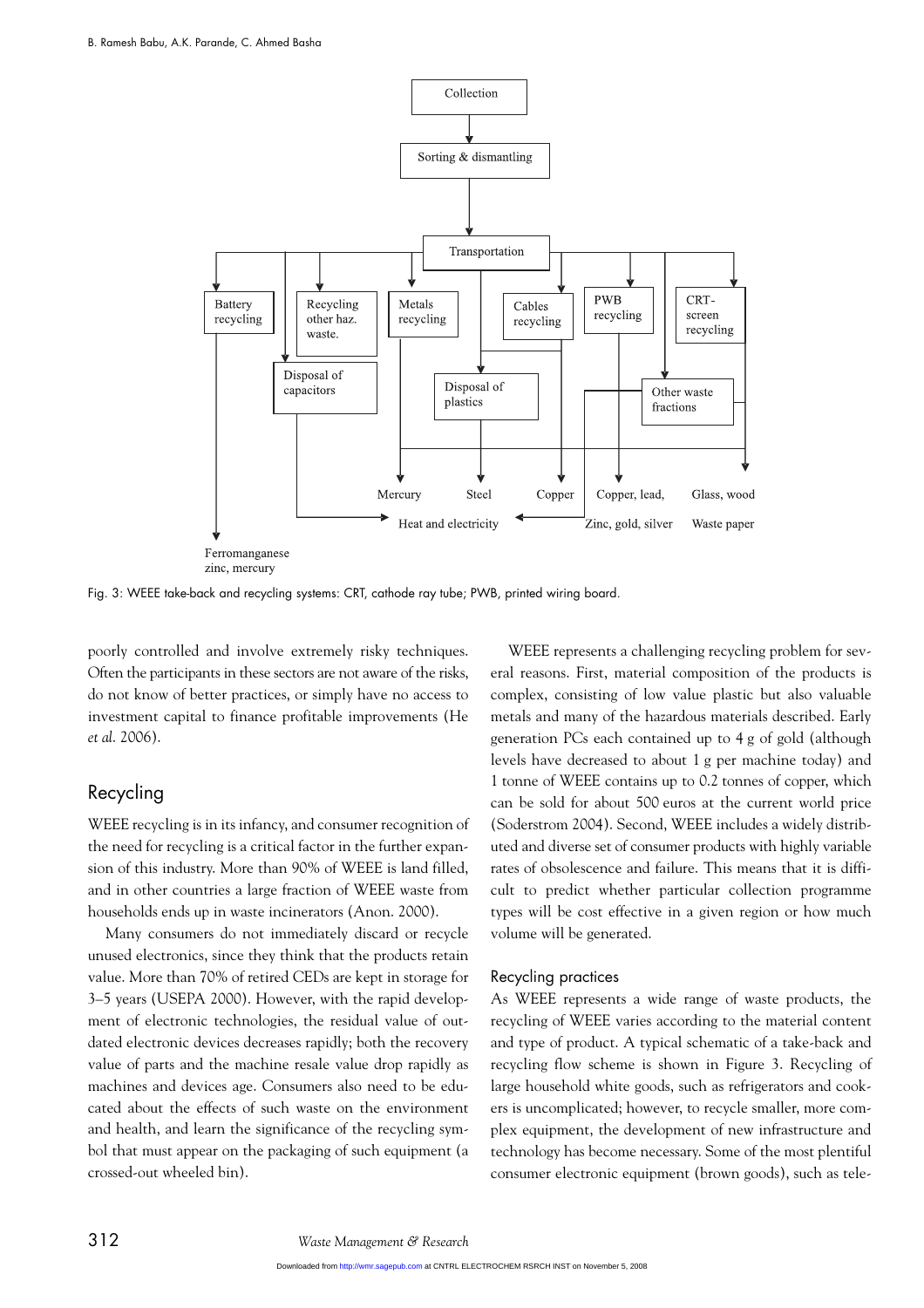vision sets, radios, and video recorders require costly manual dismantling, but the products contain only low-grade precious metals and copper.

Recycling of WEEE can be divided into **three** major stages.

#### Disassembly/dismantling

Disassembly is the systematic removal of components, parts, a group of parts or a subassembly from a product (i.e., partial disassembly) or the complete disassembly of a product for a given purpose (Gungor 7 Gupta 1998). This is often necessary to isolate hazardous or valuable materials.

#### Uparadina

WEEE can be regarded as a resource of metals, such as copper, aluminum and gold, and non-metals. Upgrading typically includes two stages: comminution and separation of materials using mechanical/physical and/or metallurgical processing to prepare the materials for refining processes. Precious metaloriented recovery techniques, such as hydrometallurgy and pyrometallurgy, are becoming less popular whereas mechanical/physical separations of WEEE, which are easier to operate and more environmentally sound, are becoming more prevalent. Other methods to recover materials include incineration and refining, in which metal can be recovered after the more combustible material has been incinerated; and chemical recycling, in which chemical processes are used to remove precious metals such as gold and silver from printed circuit boards. (Zhang & Forssberg 1997).

A mechanical process is ideal for upgrading recycling WEEE because it can yield full material recovery including plastics. Sometimes products will be dismantled to remove the hazardous components and then the remaining material will be granulating and shredded in order to remove the recyclable raw materials such as plastic and ferrous metal. Shredding is often used to produce small even fine-sized particles; usually below 10 mm. (Zhang & Forssberg 1999).

Many of the traditional recycling separation processes, such as screening, shape separation and magnetic separation can be used for particle separation. Eddy current separation, corona electrostatic separation, and jigging are three important processes that have been developed in recycling of automobile scraps, waste cables, and building materials, respectively, and they have been adapted for WEEE recycling as well (Wang & Xu 2003). It is expected that a mechanical recycling process will be developed for upgrading low metal content scraps.

#### Materials recovery

The major materials in TV and computer are metals, plastics, and glass (Table 4), and the rate at which these materials can be recovered at a given materials recycling facility (MRF)

| Table 4: Summary of material types in remanufactured TVs and |
|--------------------------------------------------------------|
| computers (unit: wt.%) (IAER 2003).                          |

| <b>Materials</b>     | TV   | Computer |
|----------------------|------|----------|
| Glass                | 47.6 | 24.8     |
| Plastic              | 14.7 | 23.0     |
| Printed wiring board | 5.6  |          |
| Precious metals      | 27.1 | 0.02     |
| Iron                 |      | 20.47    |
| Lead                 |      | 6.3      |
| Aluminum             |      | 14.17    |
| Copper               | 4.8  | 6.93     |
| Others               |      | 4.3      |
| Total                | 100  | 100      |

will depend on various parameters such as the size of the facility and the target electronic products (IAER 2003).

## Cathode ray tube recycling

CRTs are a major challenge in electronics recycling due to their volume, recycling costs, and disposal restrictions. Recent regulations have established a permanent funding system for the collection and recycling of CRTs in the EU. As of 1 January 2005, a nominal fee is collected at the point of sale for all CRTs. The funds collected are used for CRT recycling activities (Monchamp *et al*. 2001).

CRTs are found in computer monitors, televisions, and other devices, all of which are considered 'universal wastes'. A CRT consists of two major parts: the glass components (funnel glass, panel glass, solder glass, neck), and the non-glass components (plastics, steel, copper, electron gun, phosphor coating). A TV or monitor CRT can also contain from 0.68 to 2.72 kg of lead, which is a toxic metal, and so proper handling of the waste is required to avoid lead contamination of air, soil, and ground water (Eglise & Pierre 2000). CRT glass consists of  $SiO<sub>2</sub>$ , NaO, CaO, and other components for coloring, oxidizing, and protecting from X-rays (K2O, MgO, ZnO, BaO, PbO) (Mizuki *et al*. 1997). The two technologies currently available for CRT glass recycling are glass-to-glass and glass-to-lead recycling. To date, the preferred process for the disposal of CRT glass is to recycle it into new CRT glass (ICF Incorporated Fairfax 1999).

An example of the rate of CRT disposal for recycling in Delhi, India is shown in Table 5. The CRT re-gunning process gives the maximum operating margin while the dismantling

Table 5: Summary of the assessment of CRT recycling units in Delhi.

| Description                                             | Units received/day |
|---------------------------------------------------------|--------------------|
| CRTs disposed but operational/day                       |                    |
| CRTs being re-gunned (320-350 units day <sup>-1</sup> ) | 350                |
| CRTs rejected for re-gunning/day                        | 544                |
| Total number of monitors disposed/day                   | 941                |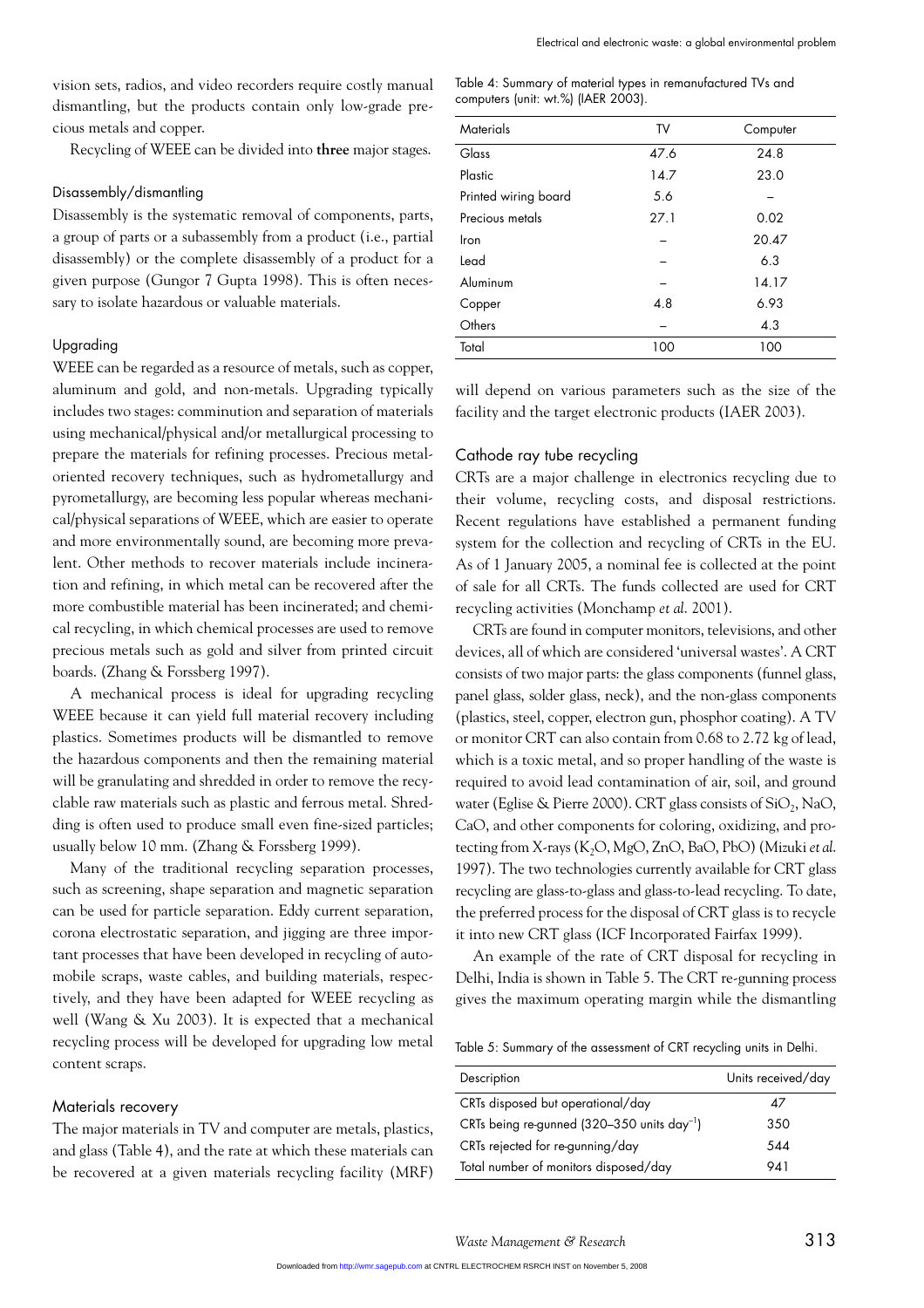of rare earth static transformers gives the minimum operating profit per day. CRT that are still working but not operating well will be disposed of (CRTs disposed but operational/day).

## Plastics recycling

The unique electrical insulating properties of plastics and their strength, stress resistance, flexibility, and durability make plastics important materials for use in electronics. They are present both internally and on the exterior façade of devices such as telephones, televisions and personal computers. In Western Europe, plastics consumption by the electrical and electronic industry was 2.78 million tonnes in 2002 (Association of Plastics Manufacturers in Europe 2003), and the quantity of plastic waste from these industries increased to approximately 1.13 million tonnes in the year 2005 (Association of Plastics Manufacturers in Europe, 2000).

#### Removal of paint and coatings

Paint and coatings that are not completely removed in recycled plastics can reduce the strength, resistance, flexibility, and durability properties due to stress concentrations created by these coating materials (Arola & Biddle 2000). Many methods are used to remove coatings, although none is completely satisfactory, and all require that processing conditions be carefully controlled. Furthermore, the degradation that can occur to the plastic substrate during these processes decreases its resale value (Fisher *et al*. 2004).

The chrome from plated plastics can be removed by simple grinding, sometimes assisted with cryogenic methods to enhance the liberation process and to prevent the plating materials from being embedded in the plastic granules. Although cryogenic methods provide good liberation, the actual separation of plastic particles from the paint is problematic (Biddle 1999). Abrasion techniques can be used to remove paint, but they are not suitable for small parts.

Chemical processes are also used, such as solvent stripping, in which the coated plastic pieces are dipped into a solvent. It is an effective process and is used for compact disc coating removal (Biddle, 1999). Aqueous-based paint removal conducted at high temperature is also used to hydrolyse coatings so that they will separate from the plastic. Olefin-based car bumpers can be handled with this technique without degradation to the plastic (Plastic Technology 1994).

## Types of plastics

Plastics used in electronics have several important characteristics. The following plastics provide good impact protection: acrylonitrile butadiene styrene (ABS) and high-impact polystyrene (HIPS), which are used in monitors and TVs for CRT protection. Polyphenylene oxide (PPO) has good prop-

Table 6: Resins used in electronic products.

| Equipment     | Resins                           |
|---------------|----------------------------------|
| TVs           | HIPS, ABS, PPE, PVC, PC          |
| Computers     | ABS, HIPS, PPO, PPE, PVC, PC/ABS |
| Miscellaneous | HIPS, ABS, PVC, PPE, PC/ABS, PC  |

HIPS, high-impact polystyrene; ABS, acrylonitrile butadiene styrene; PPE, polypenylene ether; PVC, polyvinyl chloride; PC, polycarbonate; PPO, polyphenylene oxide; miscellaneous: fax, telephone, refrigerator, etc. (Association of Plastics Manufacturers in Europe 2000).

erties such as high temperature resistance, rigidity, impact strength, and creep resistance. Polyethylene and polyvinyl are excellent electrical insulators. A summary of typical resins used in different equipment is shown in Table 6 (Association of Plastics Manufacturers in Europe, 2000, Minnesota Office of Environmental Assistance 2001, Materials for the Future Foundation 2001).

The major resins in TV sets and computers are HIPS and ABS. The most widely used plastics in the electronic industry are HIPS (56 wt.%), ABS (20 wt.%), and polyphenylene ether (PPE) (11 wt.%) as shown in Figure 4 (Minnesota Office of Environmental Assistance 2001).

Determining which markets can use the plastics found in consumer electronics, the value of the plastics in those markets, and the level and complexity of separation that is necessary to get plastics into usable forms are all problems related to viable recycling of these materials. If recycled plastics are to be used in high-end products, the properties (physical and mechanical) of recovered resins must meet those of virgin resins. In addition, a major concern in plastics recycling is the need to identify and separate the plastic types and identify additives and contaminants. Manufacturers are beginning to recognize that it may be necessary to reduce the number of plastic resins used in electronics to make recycling of electronics plastics feasible. For example, the automotive industry is reducing the plastic grades it uses from 100 to seven or eight types, and of these, only three or four will be used in greater volume (Biddle 1998).



Fig. 4: Manufacture of plastic from organic compounds. HIPS, highimpact polystyrene; ABS, acrylonitrile butadiene styrene; PP, polypenylene; PE, polyethylene; PPO, polypropelene oxide.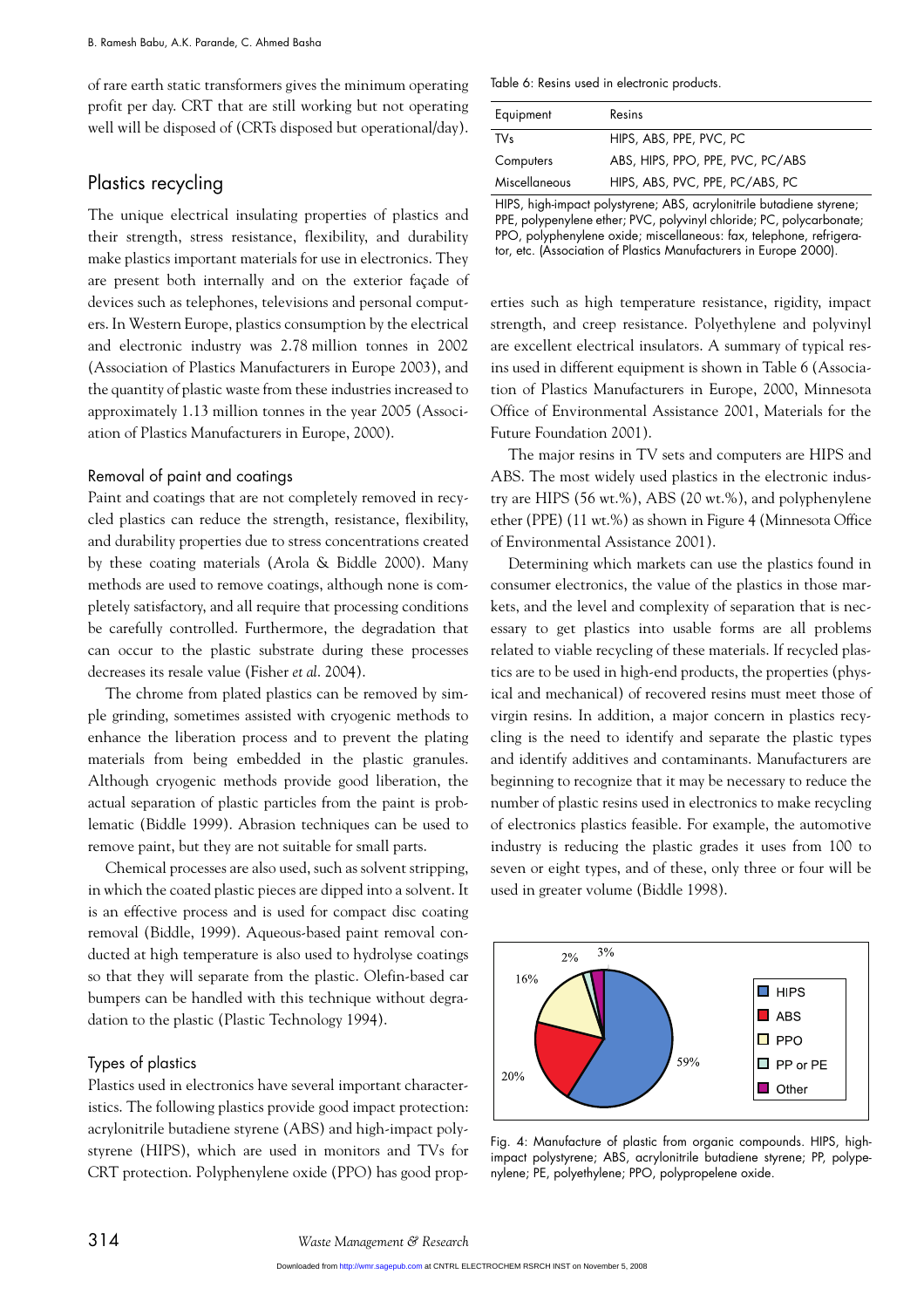It is considering mandates for lower levels of the plastics of concern in manufacturing and assembly to avoid chlorinated or brominated flame-retardants. Instead, non-halogenated flame-retardants or equipment designed with a selfextinguishing base will be recommended.

Two of the most common plastic resins used in electronics are thermosets and thermoplasts. Thermosetting plastics (thermosets) are polymer materials that cure, through the addition of energy, to a stronger form. The energy may be in the form of heat (generally above 200°C), through a chemical reaction (two-part epoxy, for example), or irradiation.

Thermoset materials are generally stronger than thermoplastic materials, and are also better suited to high-temperature applications. They do not lend themselves to recycling like thermoplastics, which can be melted and re-moulded.

- Bakelite, a phenol formaldehyde resin (used in electrical insulators and plastic wear).
- Epoxy resin (used as an adhesive and in fibre-reinforced plastics such as glass-reinforced plastic and graphite-reinforced plastic).

A thermoplastic is a material that is plastic or deformable, melts to a liquid when heated and freezes to a brittle, glassy state when cooled sufficiently. Most thermoplastics are high molecular weight polymers whose chains associate through weak van der Waals forces (polyethylene); stronger dipole– dipole interactions and hydrogen bonding (nylon); or even stacking of aromatic rings (polystyrene). Thermoplastic polymers differ from thermosetting polymers (Bakelite; vulcanized rubber) which, once formed and cured, can never be remelted and remoulded. Many thermoplastic materials are addition polymers; e.g., vinyl chain-growth polymers such as polyethylene and polypropylene.

#### Precious metals recovery

Investigations to date have mainly focused on the recovery of precious metals from PC scrap and printed circuit board scrap (Brandon *et al*. 2001 Kindesio 2002). However, it is important that recycling of the electronic scrap that contains low-grade precious metals be further investigated.

Precious metals such as gold, silver, palladium and platinum are recovered in a refinery. After copper electrolysis, the anode slime is leached by pressure. The leach residue is then dried and, after the addition of fluxes which act as catalysts to improve the reaction faster, smelted in a precious metals furnace. During smelting, selenium is recovered. The remaining material, primarily silver, is cast into a silver anode. In a subsequent high-intensity electrolytic refining process, a high-purity silver cathode, and anode gold slime are formed. The anode gold slime is then leached, and highpurity gold, as well as palladium and platinum sludge, are precipitated.

#### Recycling of WEEE in India

India, with over 1 billion people, is the second most populous country in the world and one of the major WEEE-producing countries in the world (World Bank 2004). Moreover, India is one of the fastest growing economies of the world and there is an increasing domestic demand for consumer durables. The growth in PC ownership per capita in India between 1993 and 2000 was 604%, compared to a world average of 181%. As a result, the total PC base during this period has grown from an estimated 450 000 to 4 200 000 (WITSA 2002).

The Manufacturers' Association of Information Technology (MAIT 2004) published data that give an overview of PC market penetration over the period 1996–2004 for all of India and for Delhi (Table 7).

Table 7: Overview of PC market from period 1996–2004: N.B. all numbers are thousands.

| Year | PC <sub>s</sub> /1000 | Population | India                              |                                    | Delhi             |                                   |                                    |                  |
|------|-----------------------|------------|------------------------------------|------------------------------------|-------------------|-----------------------------------|------------------------------------|------------------|
|      |                       | $(x 10^3)$ | PC base $\left[\times 10^3\right]$ | Sales ( $\times$ 10 <sup>3</sup> ) | Growth $(x 10^3)$ | Base ( $\times$ 10 <sup>3</sup> ) | Sales ( $\times$ 10 <sup>3</sup> ) | Growth $(x 103)$ |
| 1996 | 0.7                   | 934 300    | 650                                | 600                                |                   | 160                               | 150                                |                  |
| 1997 | 1.4                   | 949 900    | 1330                               | 800                                | 680               | 330                               | 200                                | 170              |
| 1998 | 2.1                   | 965 600    | 2030                               | 1000                               | 700               | 510                               | 250                                | 180              |
| 1999 | 3.1                   | 981 300    | 3040                               | 1400                               | 1010              | 760                               | 350                                | 250              |
| 2000 | 4.5                   | 997 000    | 4490                               | 1740                               | 1450              | 1120                              | 440                                | 360              |
| 2001 | 6.3                   | 1 012 400  | 6380                               | 1800                               | 1890              | 1600                              | 450                                | 470              |
| 2002 | 8                     | l 027 600  | 8220                               | 2430                               | 1840              | 2060                              | 610                                | 460              |
| 2003 | 9                     | 043 500    | 9390                               | 3300                               | 1170              | 2350                              | 830                                | 290              |
| 2004 | 11                    | 060 000    | 11 660                             |                                    | 2270              | 2920                              |                                    | 570              |

Source: For all these figures a constant share of 25% for Delhi is assumed, rounded off at a 10 000 (MAIT 2003, 2004 and Census of India 2001).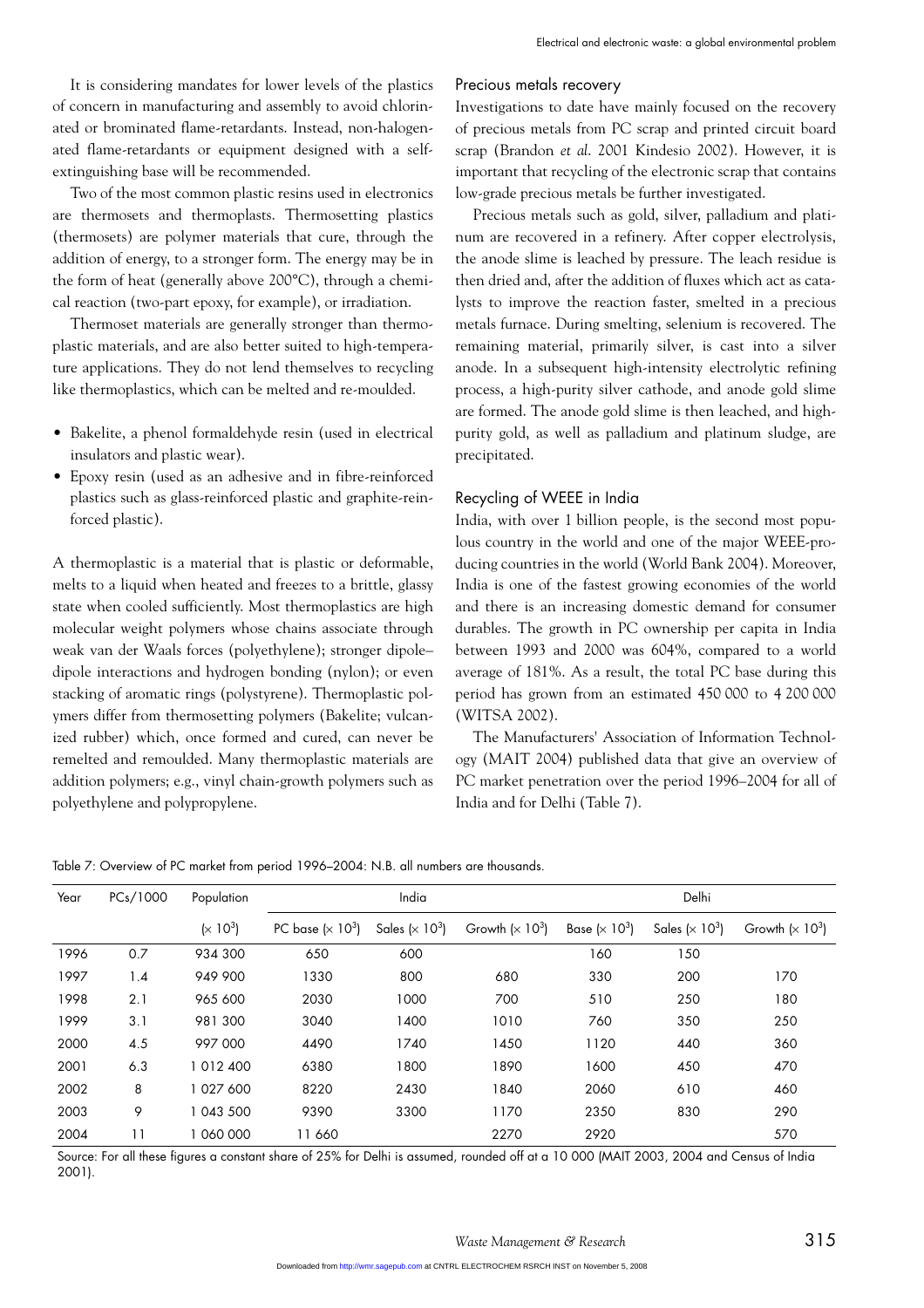

Fig. 5: Different stages of WEEE recycling processes in India: CRT, cathode ray tube; PWB, printed wiring board.

Table 8: Total number of scrap PCs entering Delhi's dismantling/ recycling market.

| Scrap PCs in Delhi (2003)            | Obsolete after years |         |  |
|--------------------------------------|----------------------|---------|--|
|                                      | .5                   |         |  |
| Local PCs                            | 250 000              | 150 000 |  |
| Imported PCs                         | 133 000              | 133 000 |  |
| Grand total                          | 383 000              | 283 000 |  |
| Total number of PCs dismantled/day   | 1277                 | 943     |  |
| Scrap mark up (ratio imported/local) | 53%                  | 89%     |  |

PCs are recycled in India. Field surveys show that for about 300 days of the year, two truckloads of scrap PCs arrive daily in Delhi, which translates to about 133 000 units and 3600 tonnes arriving per year (assuming an average PC weighs about 27 kg) (Agarwal *et* al. 2005) (Table 8). For an assumed obsolescence time of 7 years, for instance, the quantity of locally produced PC scrap is almost doubled by imports (+ 89%) (MAIT 2004, Empa Survey 2004).

Different stages of WEEE recycling processes sampled in India are given in Figure 5, which shows a flow chart of the recycled process in India.

## Conclusions

Proper management of WEEE is a concern that has been recognized by both government agencies and the general public. In order to accelerate the rate at which proper processing and management methods are employed, timely regulatory and legislative policies and procedures are needed. EU legislation is anticipated that will require cost-effective and environmentally sound WEEE recycling technologies for the electronics industry along with greener product design and production concepts. It is important that these requirements be addressed in a proactive manner.

To properly separate, process and isolate the wastes, they must be well-characterized, which is challenging because they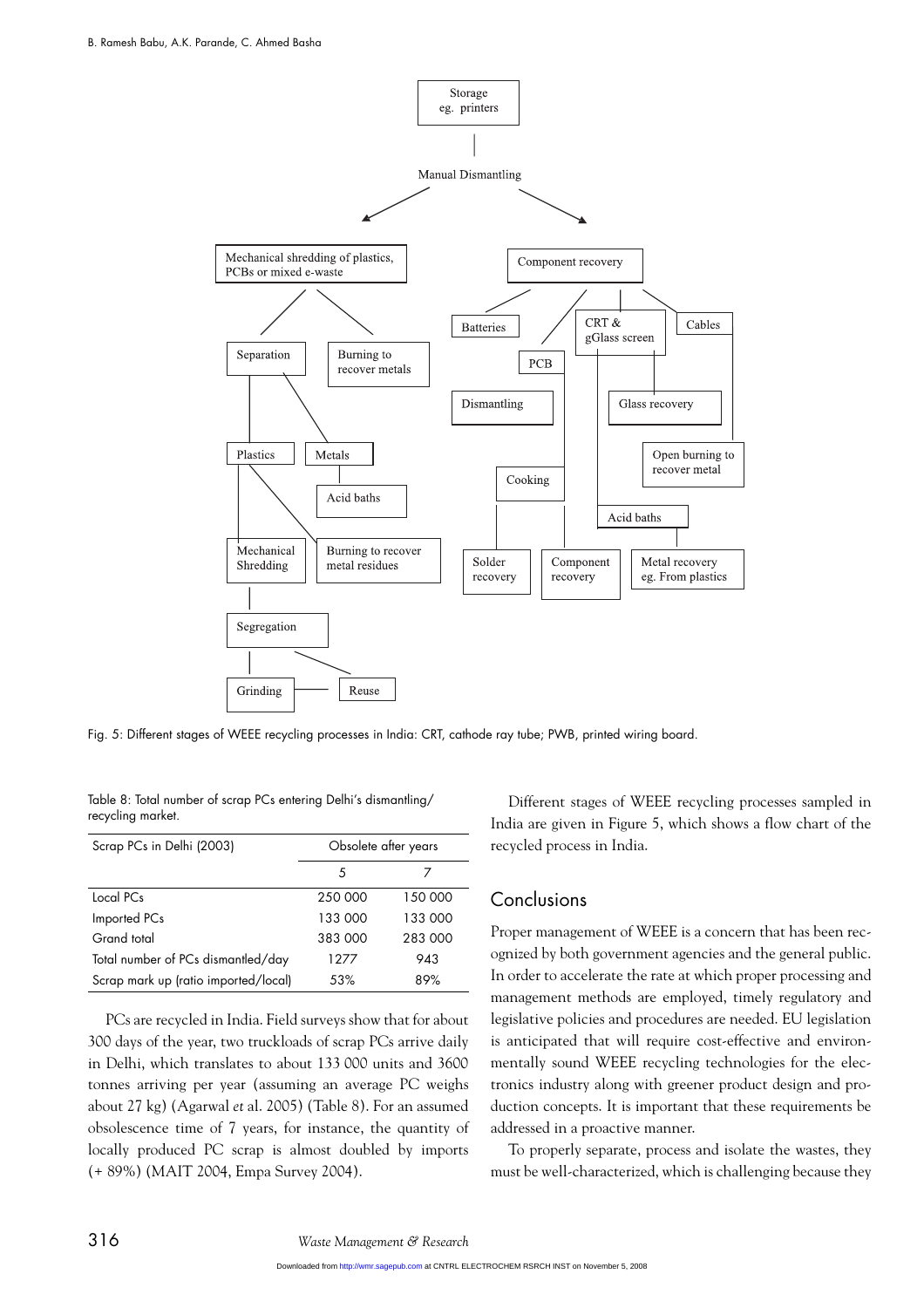tend to be quite heterogeneous and complex in terms of the type, size, and shape of components and materials. Therefore, continued in-depth and multidisciplinary study is needed to understand this special waste stream. One important direction for future research would be to project the flows of WEEE worldwide and quantitatively and qualitatively assess their social, environmental, and economic costs. To develop a mature recycling industry for electronic wastes, the dynamics of WEEE generation and markets need to be better understood. The development of a stable recycling industry will depend in part on stable material supplies.

From a policy perspective, further research into the applicability, effectiveness, and efficiency of various processes and equipment for managing WEEE is needed. Current technologies are not particularly cost-effective, and to date, many aspects of recycling depend on manual operations. In addi-

# References

- Agarwal, A, Singhmar, A, Kulshrestha, M. & Mitta, A.K. (2005) Municipal solid waste recycling and associated markets in Delhi, India. *Resources, Conservation and Recycling*, **44**, 73–90.
- Alter, H. (2000) Environmentally sound management of the recycling of hazardous wastes in the context of the Basel Convention. *Resources, Conservation and Recycling*, **29**, 111–129.
- Anon., (2000) Profile Incineration in Europe, Report prepared by Juniper for ASSURE. http://ec.europa.eu/environment/waste/pdf/epec\_report\_05.
- Arola, D. & Biddle, M. (2000) Making plastics recycling from electronic equipment a commercial reality. In: Proc. International Symposium on Electronics and the Environment, May 2000, pp 75-80, IEEE Computer Society, San Francisco, California.
- http://www.sciencedirect.com/ bbib5Association of Plastics Manufacturers in Europe (APME) (2000) *Plastics: Insight into Consumption and Recovery in Western Europe*. APME, Brussels, Belgium.
- Association of Plastics Manufacturers in Europe (APME) (2003) *An Analysis of Plastics Consumption and Recovery in Europe*. APME, Brussels, Belgium.
- Biddle, M. (1998) Plastic processing. In: Proc. Electronic Product Recovery and Recycling Conference.
- Biddle, M. (1999) *An Overview of Recycling Plastics from Durable Goods: Challenges and Opportunities*. Indentiplast II, Belgium.
- Brandon, N.P., Kelsall, G.H., Muller, T., Olijve, R., Schmidt, M. & Yin, Q. (2001) Metal recovery from electronic scrap by leaching and electrowinning. In: Proc. 200th Electochemical Soc Meeting, San Francisco USA, 2–7 Sept 2001; Proc Electrochem Soc, Energy and Electrochemical Processes for a Cleaner Environment, Electrochem Soc NJ USA.
- Census of India (2001) Primary Census Abstract. Census of India, Office of the Registrar General, Delhi.
- Cui, J. & Forssberg, E. (2003) Mechanical recycling of waste electric and electronic equipment: a review. *Journal of Hazardous Materials*, **B99**, 243–263.
- Culver, J. (2005) The life cycle of a CPU (http://www.cpushack.net/lifecycle-of-cpu.html).
- Department of the Environment and Heritage (2004–-05) Department of the Environment and Heritage Annual Report 2004–05, Volume one and two, www.deh.gov.au/about/publications/annual-report.
- Department of the Environment and Heritage (2004) *Electronic Scrap, A Hazardous Waste*. Australian Government, Department of the Environment and Heritage, Canberra.
- EEA (2003) Waste from electrical and electronic equipment (WEEE) quantities, dangerous substances and treatment methods. European

tion, existing methods are limited in their ability to handle complex products such as CRTs and PCs that contain a wide variety of materials. Finally, it is also necessary to arouse and enhance public awareness regarding environmental protection by publicity and education to guide consumer preferences to support products that are produced with and ultimately generate little hazardous or solid waste. As some of the issues related to electronic wastes are better understood and quantified, the findings could provide a basis for modeling different intervention options and predicting their effects.

# **Acknowledgements**

The authors thank Professor Helene Hilger, for editing our manuscript and the Director, CECRI, Karaikudi, India.

Topic Centre on Waste, January 2003. European Environment Agency. Copenhagen. Available at: www.oulu.fi/resopt/wasmin/ylamella.pdf.

- Eglise, T.L. & Pierre, D.L. (2000) Recycling of electronic end-of-life devices. In: Proc. IEEE International Symposium on Electronics and the Environment, pp. 149–154.
- Empa. ( 2005)The ewaste guide;. http://www.ewaste.ch.
- Empa Survey. (2004) Draft final report 2004 on the assessment phase (Phase1) of the Empa/seco programme in Knowledge partnerships with developing and transition countries in e-waste recycling (unpublished report). Empa, Federal Institute of Material Testing and Research.
- Enviros (2002) Potential markets for waste electronic and electrical equipment (WEEE). http://www.londonremade.com/download\_files/weee.doc.
- European Topic Centre on Resource and Waste Management (ETC/RWM; Topic Centre of the European Environment Agency) (2003) part of the European Environment Information and Observation Network (EIONET). http://waste.eionet.eu.int/waste/6.
- EU (2000), Draft proposal for a European Parliament and Council directive on Waste Electric and Electronic Equipment, Brussels, Belgium. http:// www.eia.org/download/eic/21/www Final Proposal June 2000.
- EU (2002a) EU Directive 2002/96/EC of the European Parliament and of the Council of 27 January 2003 on Waste Electrical and Electronic Equipment (WEEE) joint declaration of the European parliament, the council and the commission relating to article 9, Official Journal L037:0024-39 [13/02/2003 (2002) http://europa.eu.int/eur-lex/en/].
- EU (2002b) EU Directive 2002/96/EC of the European Parliament and of the Council of 27 January 2003 on Waste Electrical and Electronic Equipment (WEEE). EEA, (2003) EEA, Waste from electrical and electronic equipment (WEEE), European Environment Agency, Copenhagen.
- Explanatory memorandum, (1999) Explanatory memorandum WEEE (third draft) July, EU, Brussels, 05.07.1999.
- Fisher, M., Kingsbury, T. & Headley, L. (2004) Sustainable electrical and electronic plastics recycling. In: Proc. International Symposium on Electronics and the Environment, pp. 292–297 Scottsdale, Arizona.
- Gungor, A. & Gupta, S.M. (1998) Disassembly sequence planning for products with defective parts in product recovery. *Computers and Industrial Engineering*, **35**, 161–164.
- He, W., Li, G., Ma, X., Wang, H., Huang, J., Xu, M. & Huang, C. (2006) Review WEEE recovery strategies and the WEEE treatment status in China. *Journal of Hazardous Materials*, **B136**, 502–512.
- Hilty, L.M. (2005) Electronic waste an emerging risk? *Environmental Impact Assessment Review,* **25**, 431–435.
- Hilty, L.M., Behrendt, S., Binswanger, M., Bruinink, A., Erdmann, L. & Froehlich, J. (2005) The Precautionary Principle in the Information